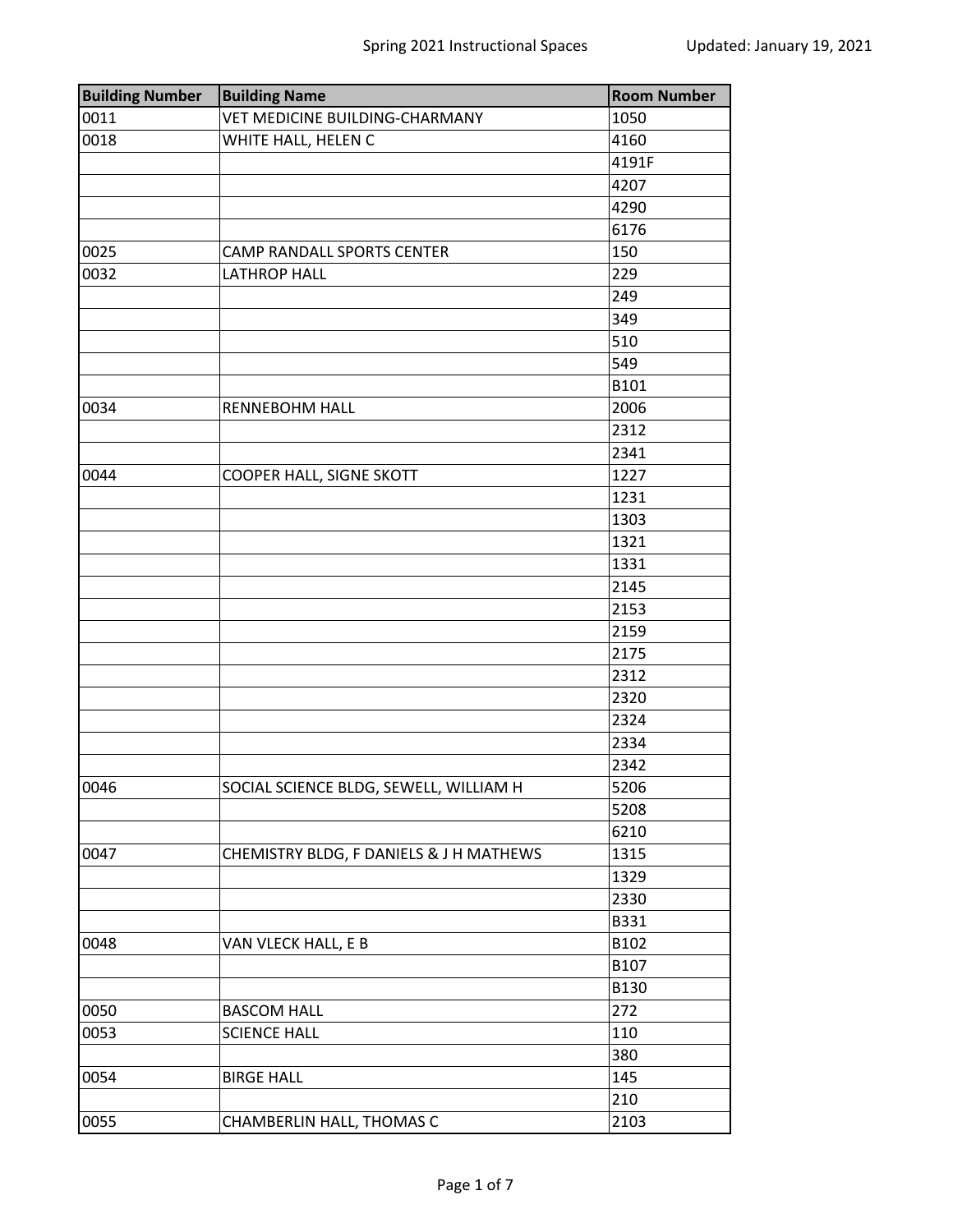| <b>Building Number</b> | <b>Building Name</b>                          | <b>Room Number</b> |
|------------------------|-----------------------------------------------|--------------------|
|                        |                                               | 2241               |
|                        |                                               | 3105               |
|                        |                                               | 3106               |
|                        |                                               | 3119               |
|                        |                                               | 4121               |
|                        |                                               | 4128               |
|                        |                                               | 4331               |
|                        |                                               | 4333               |
|                        |                                               | 4335               |
|                        |                                               | 4336               |
|                        |                                               | 4337               |
|                        |                                               | 4339               |
|                        |                                               | 4341               |
| 0056                   | INGRAHAM HALL, MARK H                         | 115                |
|                        |                                               | 19                 |
|                        |                                               | 214                |
|                        |                                               | <b>B10</b>         |
| 0057                   | <b>STERLING HALL</b>                          | 1310               |
| 0060                   | MICROBIAL SCIENCES BUILDING                   | 1420               |
|                        |                                               | 1520               |
|                        |                                               | 2245               |
|                        |                                               | 2345               |
|                        |                                               | 2420               |
|                        |                                               | 2425               |
| 0070                   | <b>AGRICULTURAL HALL</b>                      | 125                |
| 0074B                  | SOILS                                         | 270                |
|                        |                                               | 371                |
| 0078                   | AGRICULTURAL BULLETIN BUILDING                | 103                |
| 0082                   | <b>GENETICS-BIOTECHNOLOGY CENTER BUILDING</b> | 1340               |
|                        |                                               | 1408               |
| 0084                   | BIOCHEMISTRY BUILDING, DELUCA, HECTOR F       | 1120               |
| 0085                   | NICHOLAS HALL, NANCY                          | 1125               |
|                        |                                               | 2178               |
|                        |                                               | 2235               |
|                        |                                               | 2255               |
|                        |                                               | 3245               |
|                        |                                               | 3260               |
|                        |                                               | 3265               |
| 0087C                  | <b>PLANT SCIENCES</b>                         | 108                |
|                        |                                               | 247                |
| 0092                   | DAIRY CATTLE CENTER                           | 0150               |
|                        |                                               | 201                |
| 0093                   | <b>VETERINARY MEDICINE BUILDING</b>           | 1076               |
|                        |                                               | 1142               |
|                        |                                               | 1153               |
|                        |                                               | 1154               |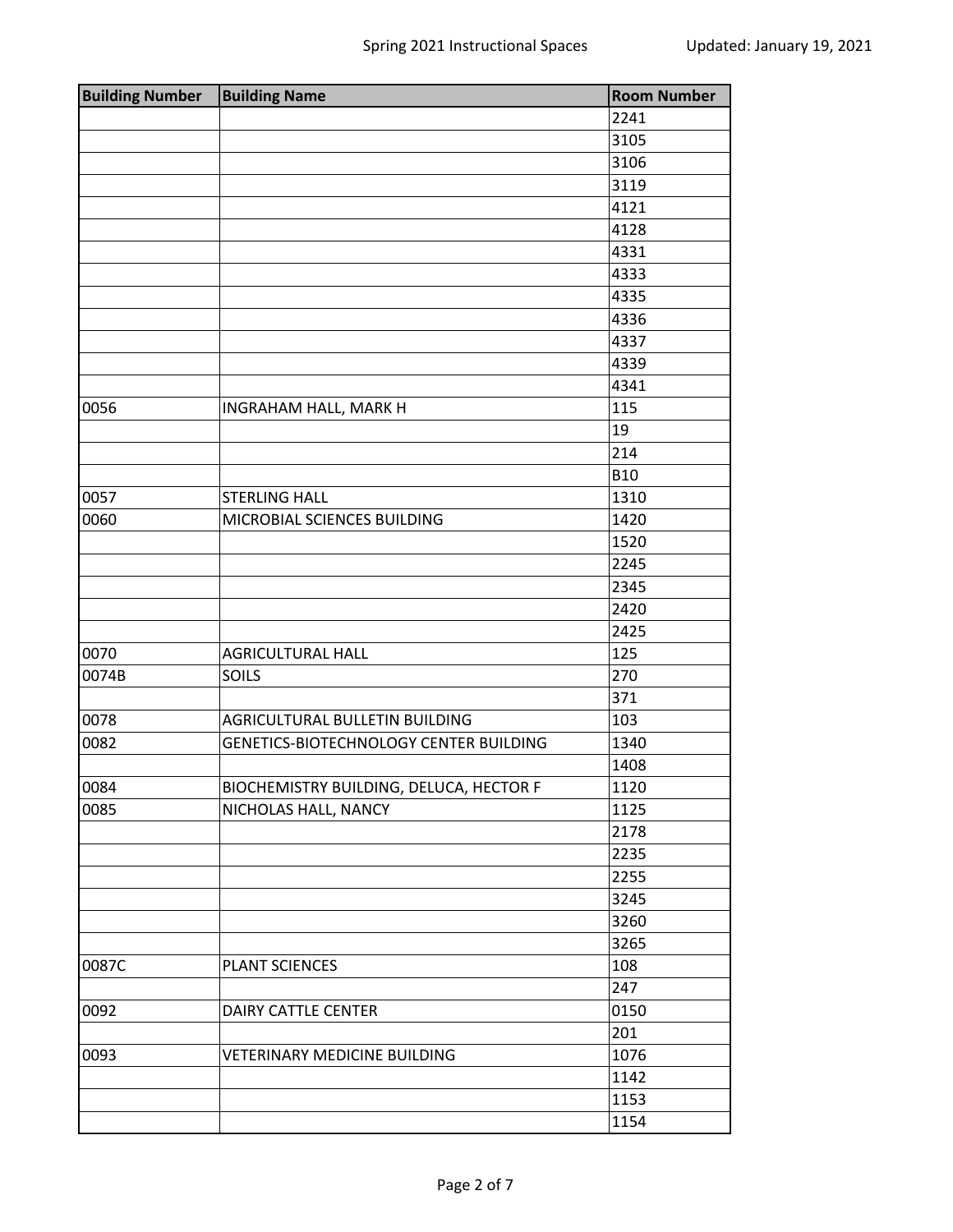| <b>Building Number</b> | <b>Building Name</b>                | <b>Room Number</b> |
|------------------------|-------------------------------------|--------------------|
|                        |                                     | 2201               |
|                        |                                     | 2220               |
|                        |                                     | 2255               |
|                        |                                     | 2259               |
|                        |                                     | 2318               |
|                        |                                     | 2323               |
|                        |                                     | 2350               |
|                        |                                     | 2360               |
| 0099                   | AGRICULTURAL ENGINEERING LABORATORY | 110                |
|                        |                                     | 130                |
| 0103                   | LINDEN DR 1910                      | 6                  |
| 0106                   | <b>BABCOCK HALL</b>                 | 215                |
|                        |                                     | B141               |
| 0114                   | RUSSELL LABORATORIES                | 147                |
|                        |                                     | 153                |
|                        |                                     | 184                |
|                        |                                     | A120               |
|                        |                                     | A228               |
| 0118                   | ANIMAL SCIENCE BUILDING             | 134                |
|                        |                                     | 203                |
|                        |                                     | 204                |
|                        |                                     | 212                |
| 0129                   | UNIVERSITY AVE 1610                 | 106                |
|                        |                                     | 109                |
|                        |                                     | 119                |
|                        |                                     | 201                |
| 0140                   | <b>GRAINGER HALL</b>                | 1100               |
|                        |                                     | 1210B              |
|                        |                                     | 1295               |
|                        |                                     | 1310               |
|                        |                                     | 2080               |
|                        |                                     | 2120               |
|                        |                                     | 2210M              |
|                        |                                     | 2210N              |
|                        |                                     | 2210R              |
|                        |                                     | 2210S              |
|                        |                                     | 2290               |
|                        |                                     | 2294               |
|                        |                                     | 2335               |
|                        |                                     | 2339               |
|                        |                                     | 2510               |
|                        |                                     | 2520               |
|                        |                                     | 3070               |
|                        |                                     | 3190               |
|                        |                                     | 3325               |
|                        |                                     | 3335               |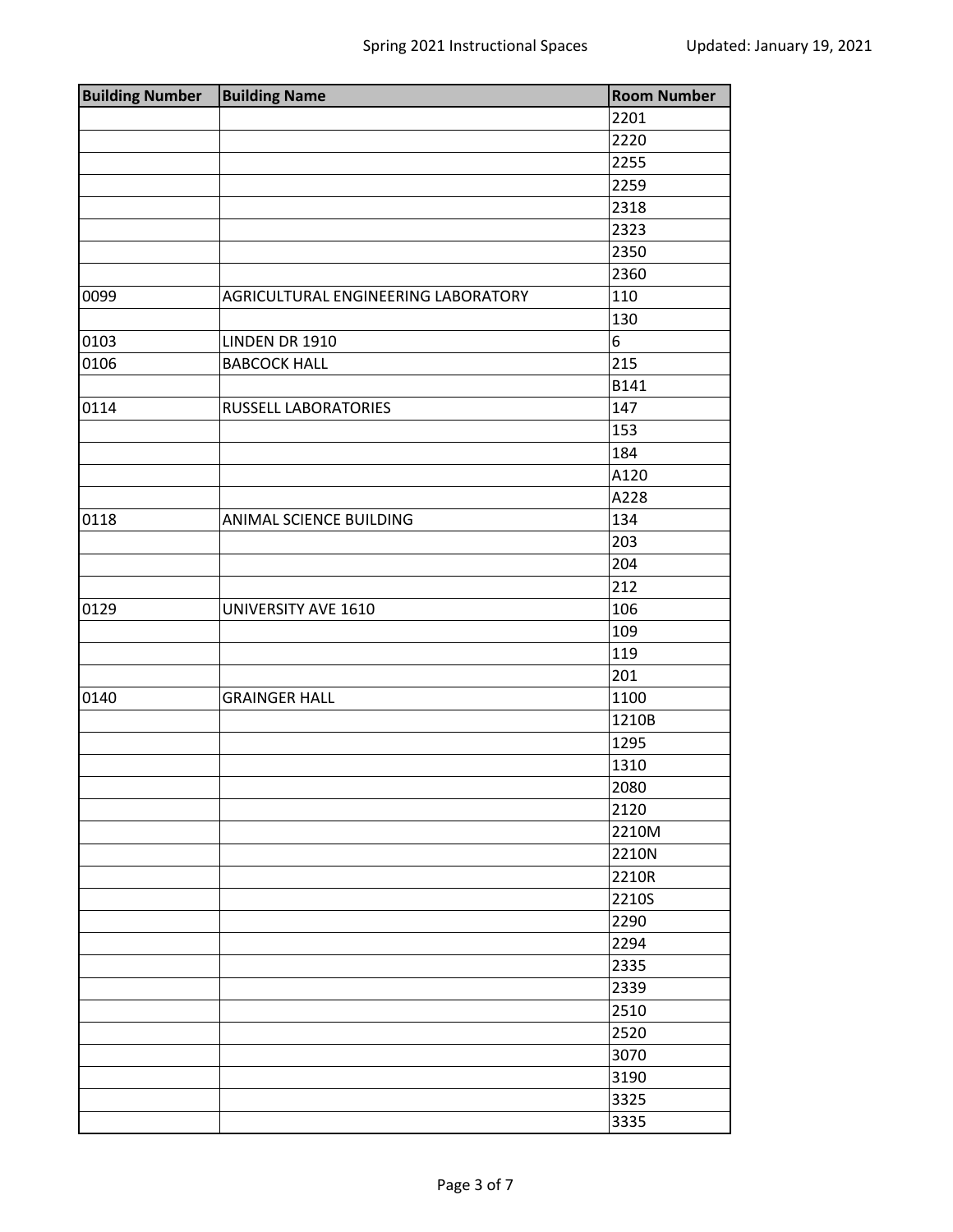| <b>Building Number   Building Name</b> |                                           | <b>Room Number</b> |
|----------------------------------------|-------------------------------------------|--------------------|
|                                        |                                           | 3339               |
|                                        |                                           | 4151               |
|                                        |                                           | 4580               |
| 0149                                   | MEAT SCIENCE & ANIMAL BIOLOGICS DISCOVERY | 1111               |
| 0153                                   | <b>TEACHER EDUCATION</b>                  | 229                |
|                                        |                                           | 301                |
| 0154                                   | <b>EDUCATIONAL SCIENCES</b>               | 204                |
|                                        |                                           | 212                |
|                                        |                                           | 228                |
| 0155                                   | <b>COMPUTER SCIENCES</b>                  | 1221               |
|                                        |                                           | 1325               |
|                                        |                                           | 1350               |
| 0156                                   | ATMOSPHERIC OCEANIC & SPACE SCIENCES BLDG | 811                |
| 0211                                   | MORGRIDGE INSTITUTE FOR RESEARCH          | <b>WID FORUM</b>   |
| 0212                                   | WISCONSIN INSTITUTE FOR DISCOVERY         | 4280               |
| 0220                                   | <b>ART LOFTS</b>                          | 0155               |
|                                        |                                           | 1040               |
|                                        |                                           | 1057               |
|                                        |                                           | 1147               |
|                                        |                                           | 1165               |
|                                        |                                           | 1274               |
| 0400                                   | <b>EDUCATION BUILDING</b>                 | 159                |
|                                        |                                           | 198                |
|                                        |                                           | L185               |
| 0402                                   | NOLAND HALL, LOWELL E                     | 132                |
|                                        |                                           | 168                |
|                                        |                                           | 355                |
| 0404                                   | WENDT COMMONS, KURT F                     | 311                |
|                                        |                                           | 312                |
|                                        |                                           | 324                |
|                                        |                                           | 405                |
| 0407                                   | MECHANICAL ENGINEERING BUILDING           | 1101               |
|                                        |                                           | 1106               |
|                                        |                                           | 1153               |
|                                        |                                           | 1163               |
|                                        |                                           | 1255               |
|                                        |                                           | 2109               |
|                                        |                                           | 2145               |
|                                        |                                           | 2148               |
|                                        |                                           | 2153               |
|                                        |                                           | 2158               |
|                                        |                                           | B1140              |
| 0408                                   | <b>ENGINEERING HALL</b>                   | 1227               |
|                                        |                                           | 1249               |
|                                        |                                           | 1269               |
|                                        |                                           | 1313               |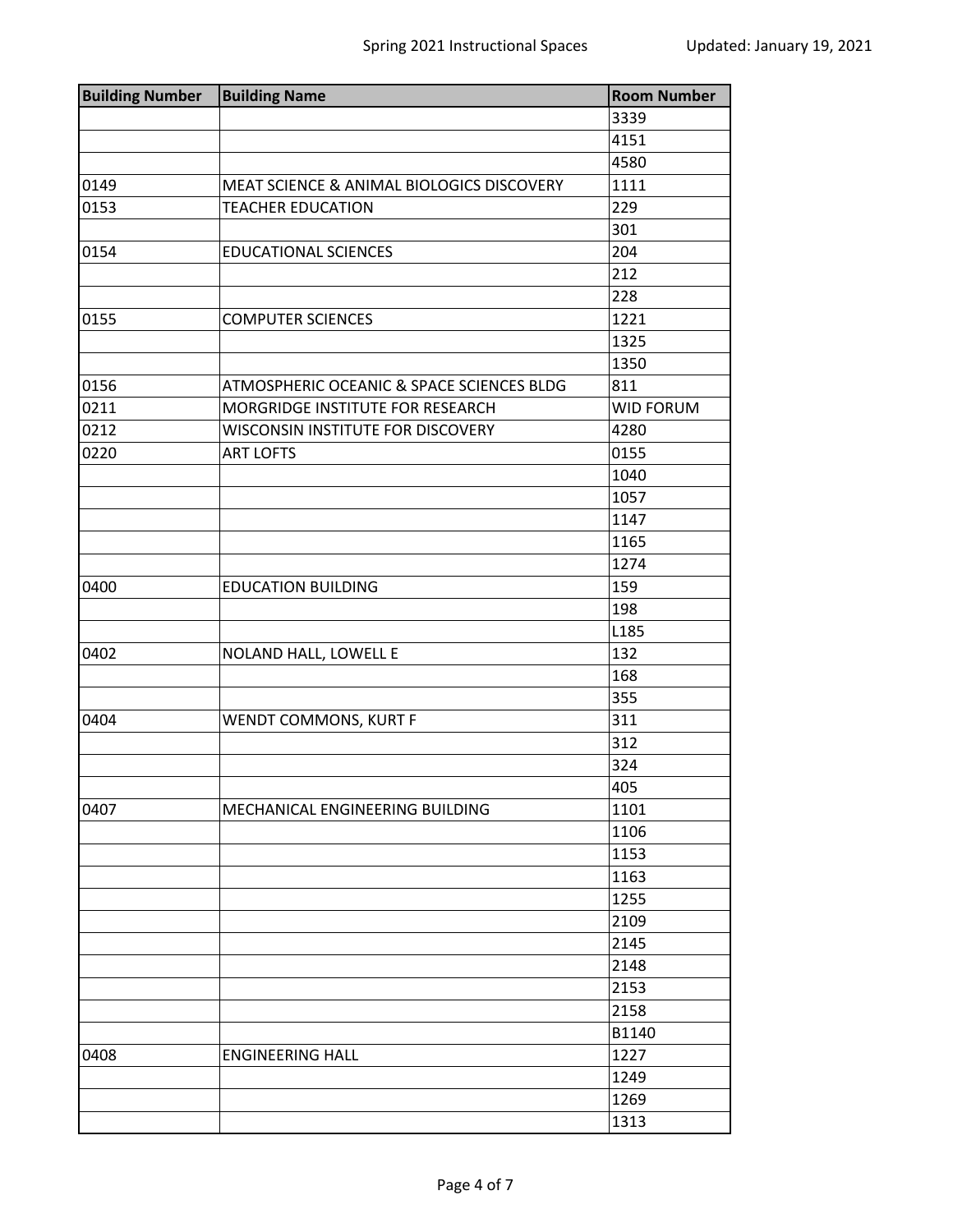| <b>Building Number</b> | <b>Building Name</b>                 | <b>Room Number</b> |
|------------------------|--------------------------------------|--------------------|
|                        |                                      | 1610               |
|                        |                                      | 1721               |
|                        |                                      | 1800               |
|                        |                                      | 2221               |
|                        |                                      | 2261               |
|                        |                                      | 2305               |
|                        |                                      | 3231               |
|                        |                                      | 3634               |
|                        |                                      | 3650               |
|                        |                                      | 3654               |
|                        |                                      | B103               |
|                        |                                      | B321               |
| 0430                   | <b>LAW BUILDING</b>                  | 2211               |
|                        |                                      | 2260               |
|                        |                                      | 2386               |
|                        |                                      | 3226               |
|                        |                                      | 3250               |
|                        |                                      | 3253               |
|                        |                                      | 5240               |
|                        |                                      | 5246               |
| 0449                   | NUTRITIONAL SCIENCES                 | 290                |
| 0450                   | MEDICAL SCIENCES CENTER              | 2150               |
|                        |                                      | 2375               |
|                        |                                      | 3130               |
|                        |                                      | 3150               |
|                        |                                      | 4150               |
|                        |                                      | 5150               |
|                        |                                      | 5385               |
|                        |                                      | 6225               |
|                        |                                      | 6250               |
|                        |                                      | B203               |
|                        |                                      | B206               |
|                        |                                      | B385               |
| 0451A                  | SERVICE MEMORIAL INSTITUTE           | 133                |
|                        |                                      | 24                 |
| 0451B                  | BARDEEN MEDICAL LABORATORIES         | 140                |
|                        |                                      | 341                |
| 0451C                  | MEDICAL SCIENCES                     | 585                |
| 0469                   | HUMANITIES BUILDING, MOSSE, GEORGE L | 1131               |
|                        |                                      | 1321               |
|                        |                                      | 1341               |
|                        |                                      | 1351               |
|                        |                                      | 2320               |
|                        |                                      | 2330               |
|                        |                                      | 2411               |
|                        |                                      | 2441               |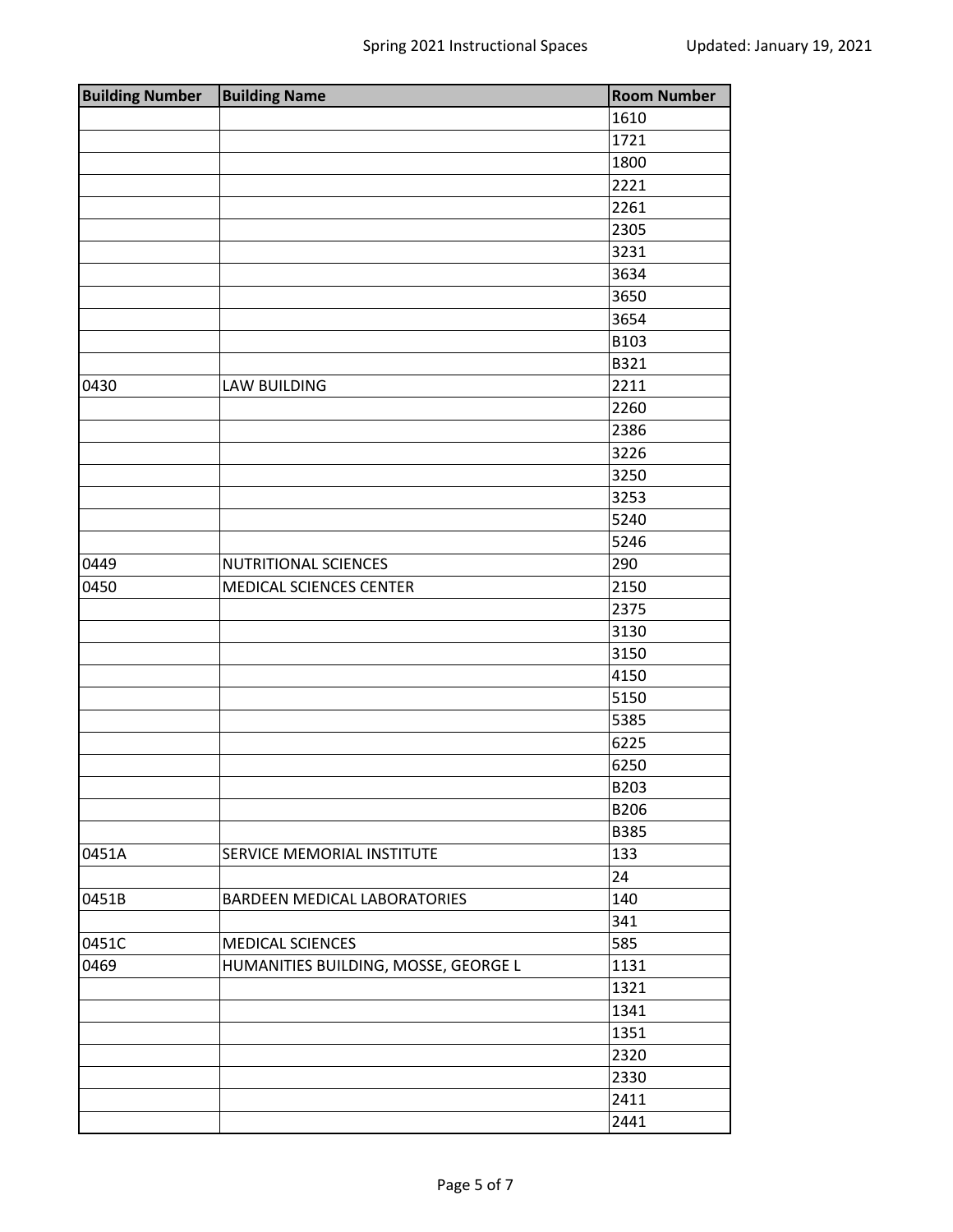| <b>Building Number</b> | <b>Building Name</b>                    | <b>Room Number</b> |
|------------------------|-----------------------------------------|--------------------|
|                        |                                         | 2541               |
|                        |                                         | 2650               |
|                        |                                         | 3650               |
|                        |                                         | 5233               |
|                        |                                         | 6101               |
|                        |                                         | 6231               |
|                        |                                         | 6261               |
|                        |                                         | 6321               |
|                        |                                         | 6365               |
|                        |                                         | 6431               |
|                        |                                         | 6441               |
|                        |                                         | 6521               |
|                        |                                         | 6541               |
|                        |                                         | 6561               |
|                        |                                         | 6621               |
|                        |                                         | 6641               |
|                        |                                         | 6651               |
|                        |                                         | 7101               |
|                        |                                         | 7121               |
|                        |                                         | 7131               |
|                        |                                         | 7251               |
|                        |                                         | 7451               |
|                        |                                         | 7511               |
|                        |                                         | 7551               |
|                        |                                         | 7621               |
| 0470                   | PSYCHOLOGY BUILDING, W J BROGDEN        | 105                |
|                        |                                         | 113                |
|                        |                                         | 311                |
|                        |                                         | 338                |
| 0476                   | STOVALL BUILDING, WILLIAM D-HYGIENE LAB | 245                |
| 0481                   | <b>ENGINEERING CENTERS BUILDING</b>     | 1002               |
|                        |                                         | 1003               |
|                        |                                         | 1036               |
|                        |                                         | 1080               |
|                        |                                         | B1085              |
|                        |                                         | M1051              |
|                        |                                         | M1053              |
| 0506                   | BRADLEY RESIDENCE HALL, HAROLD C        | B <sub>9</sub>     |
| 0507                   | PHILLIPS RESIDENCE HALL, VEL            | 16                 |
| 0508                   | <b>GOODNIGHT HALL, SCOTT H</b>          | 62                 |
| 0520                   | MATERIALS SCIENCE AND ENGINEERING BLDG  | 265                |
| 0521                   | WEEKS HALL FOR GEOLOGICAL SCI, LEWIS G  | 140                |
|                        |                                         | 270                |
|                        |                                         | 312                |
|                        |                                         | 356                |
| 0545                   | VILAS COMMUNICATION HALL                | 1145               |